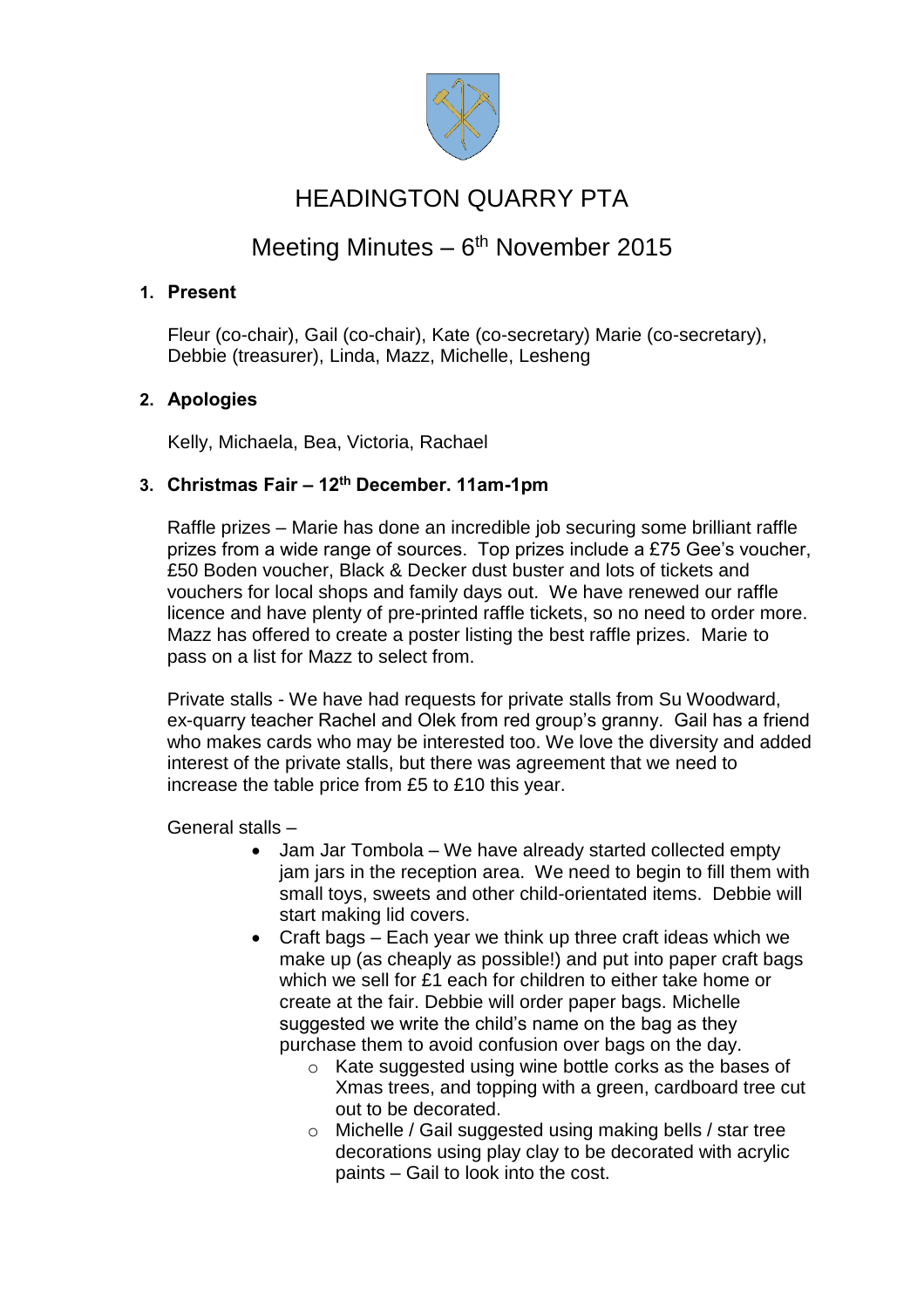- o Marie showed us a fun Father Christmas mask to be made from a paper plate, cotton wool and red paper triangle.
- o We agreed to all mock up our suggestions and share ASAP.
- Santa's Grotto this gets set up in the day care room. Annie Arnold has offered to set up the grotto. Bethan's dad has offered to be our Father Christmas again. Debbie to speak to Roz Smith to ask if she is available to do face painting. The queue to see Father Christmas is always an issue. We need to make sure it is kept moving and agreed to offer tattoos to the children in the queue to keep them entertained. Kelly to check for tattoo stocks and organise the reindeer food. We need to ask for donations of small party bag fillers etc for the lucky dip prizes.
- Wine & Water We need empty screw top wine bottles and are collecting them in reception. Please add to our collection if you can. We will also need to ask for donations of wine and newspapers (broadsheets) for wrapping them.
- Hamper we agreed as we have so many fantastic raffle prizes not to bother with the food hamper this year.
- Lollipop Lotto costs only 20p a go and it's a win every time so a popular stall! Debbie will borrow the stand from the scouts and buy more lollies if required.
- Lucky Bucket Fleur to bring her bucket back out for another year!
- Toys, Books & DVDs Good quality items needed for sale on the day. Agreed that we will colour sticker all the items in advance to make the pricing process easier for helpers. Items to be priced 25p, 50p or £1 or over. Debbie to buy some coloured stickers. Marie to organise for a local charity to collect all leftover items the Monday after the Fair.
- Refreshments To be sold in the canteen. Linda / Kelly to order pizzas, samosas etc as in the past. Kate to check the current stocks of cartons of juice / water and buy more if required. We also have a cake stall for which we will need donations of cakes, biscuits and savouries.

Mazz has offered to create a poster for the event – Kate to send a list of stalls and all the event details ASAP.

Trestle tables – Kelly to speak to Roz about us borrowing tables from Quarry Village Hall.

Sign up sheet – It would be great to get a sign up sheet out in time for the Children in Need cake sale on 13<sup>th</sup> November if Kelly is able to organise this?

Letter to parents – Fleur to look out last year's letter and revise accordingly with Gail's help. Needs to include requests for volunteers, wine bottles (empty and full), old newspapers, jam jars (empty and full), lucky dip prizes, donations of toys, books and dvds and cakes / refreshment items.